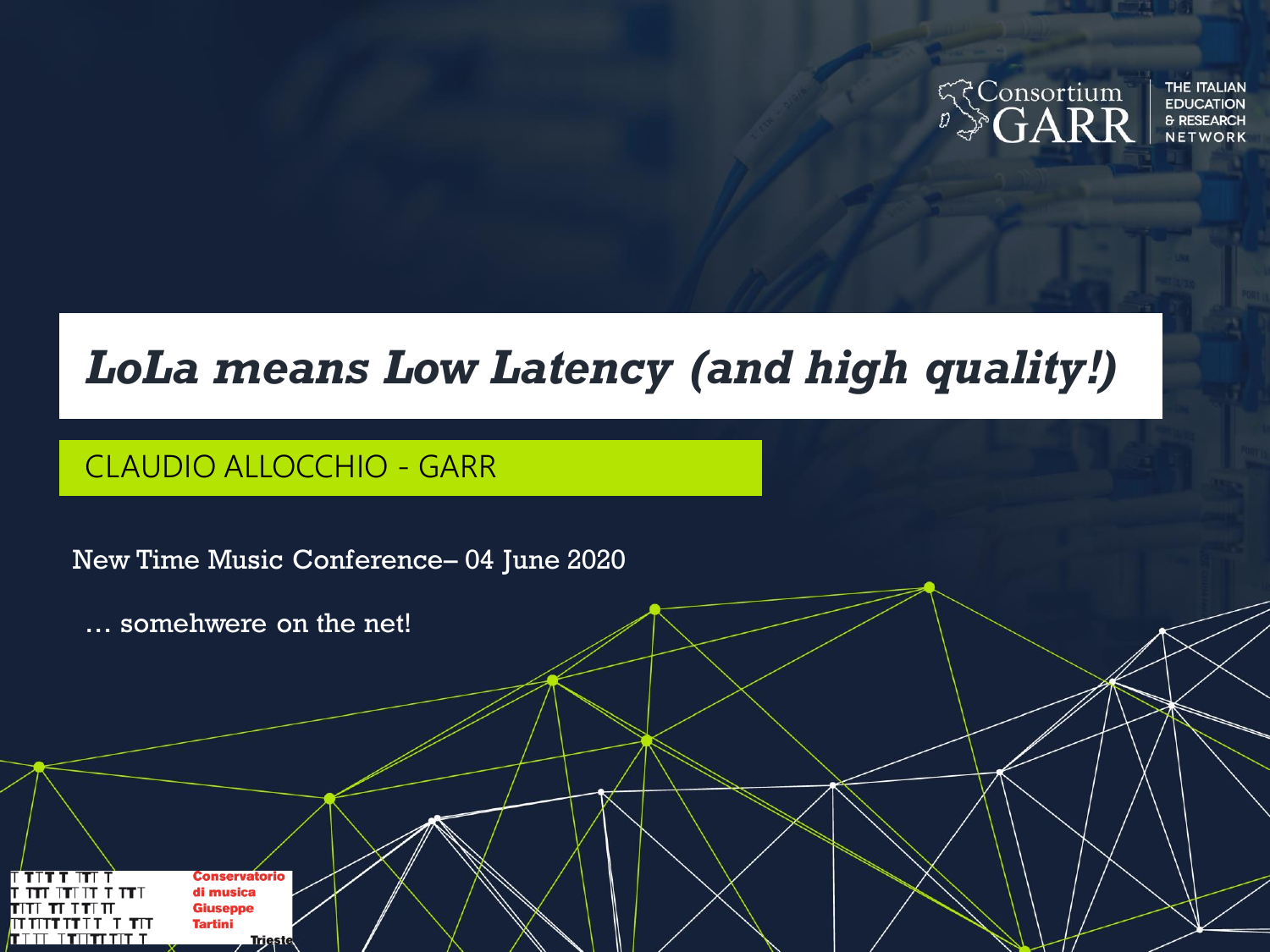### **How and when LoLa was born…**

June 2005: a networked Masterclass between Pisa and Miami: high quality sound and video, but… more than 0.5 second of delay!

**"To achieve an effective music teaching, listening to students' performances in minimal details is not enough: you must be able to play along with them. Can we do this at distance on the network?":**



₹Consortium

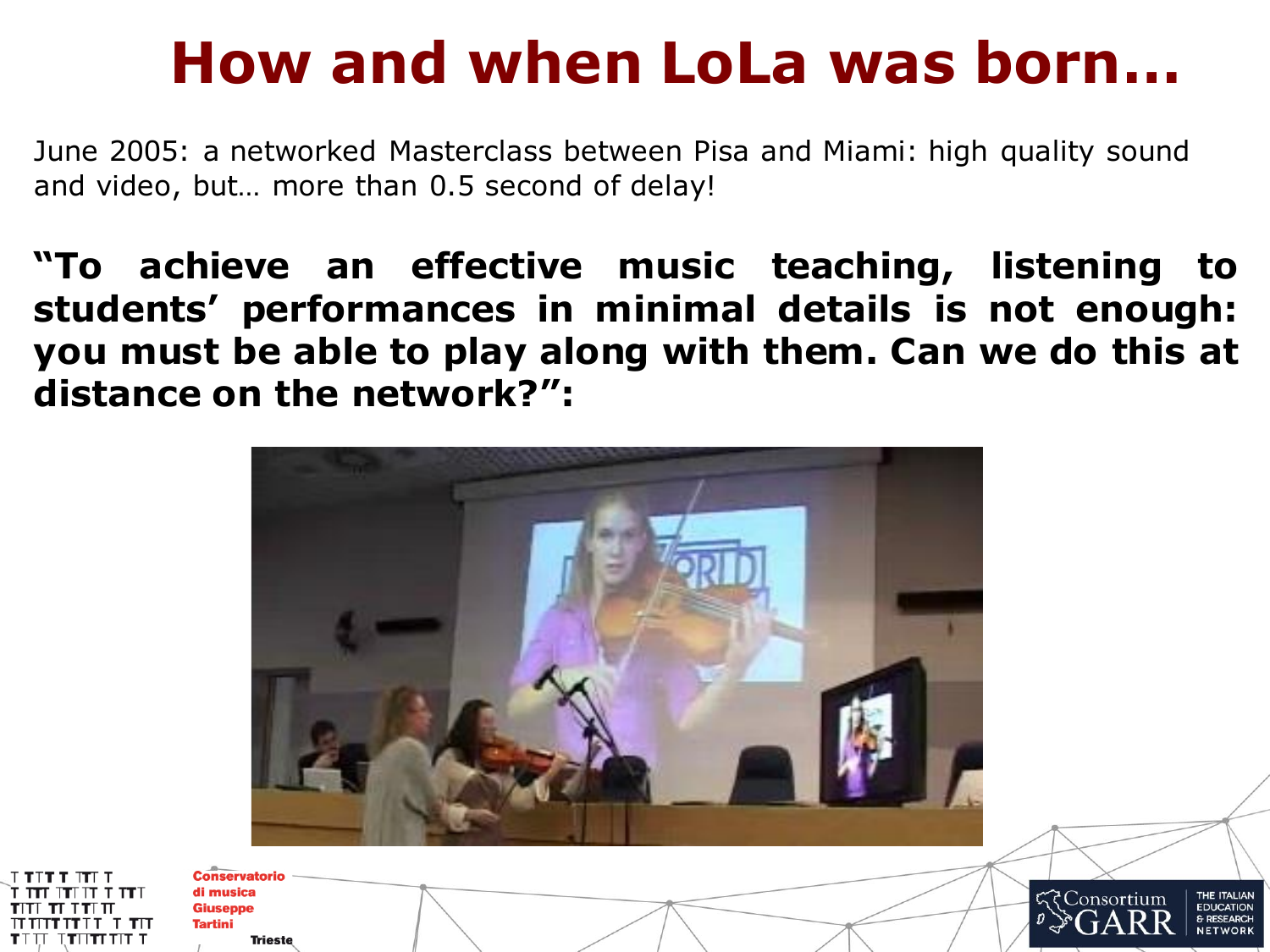





#### **Massimo Parovel, Conservatorio Tartini Trieste**

| <b>ד זדו ד דוד</b> ד    |
|-------------------------|
| ד <b>דר</b> דר דר דר דר |
| TTTTTTTT                |
| חד ז זרחוחור            |
| TIII ITIITTIIT          |

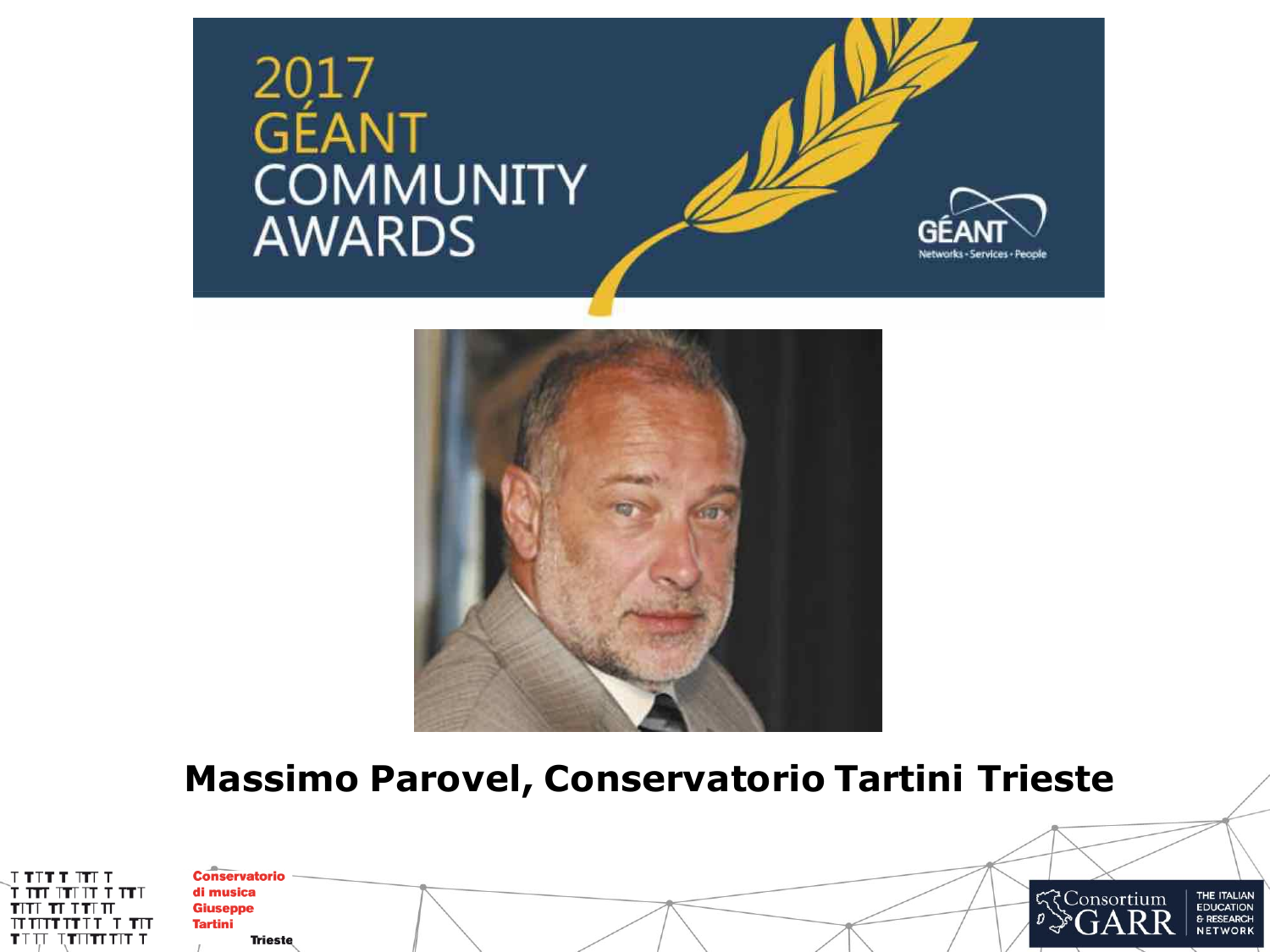# **What do you need to play together?**

- latency (delay) less than  $\sim$ 30 milliseconds: 10 meters!
- eyes contact to synchronize
- sound spatial immersion to tune expression and timbre
- to feel the ambience sound response
- to feel the "presence" of the other musicians
- a non distracting environment
- … and art!

**Conservatorio** di musica **Giuseppe Tartini** 

**Trieste** 



TTHTTH T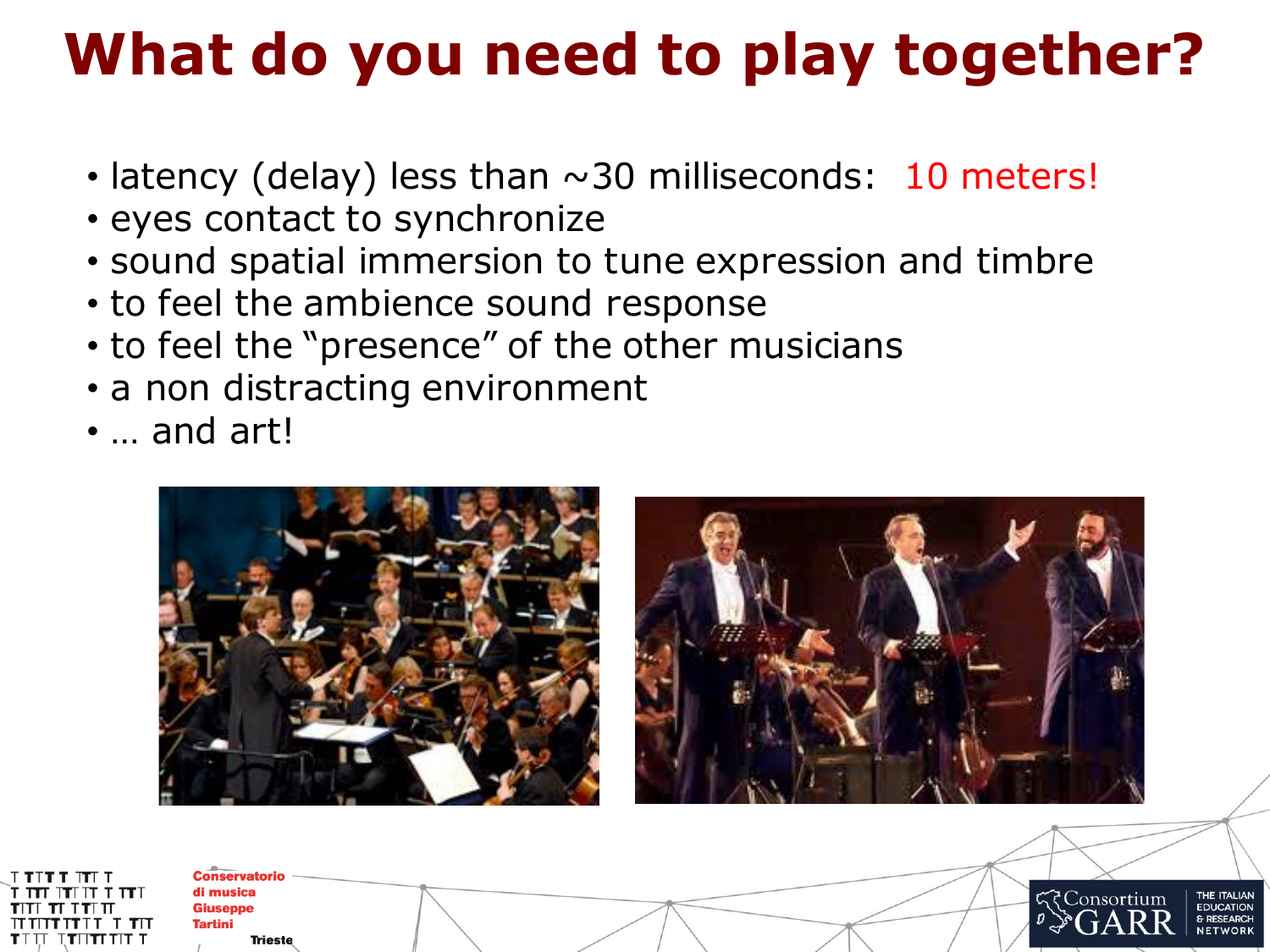#### **LoLa means**

# *Low Latency*

### *Less than 5 ms*

*Plus all other needed features*



**EDUCATION** 

& RESEARCH

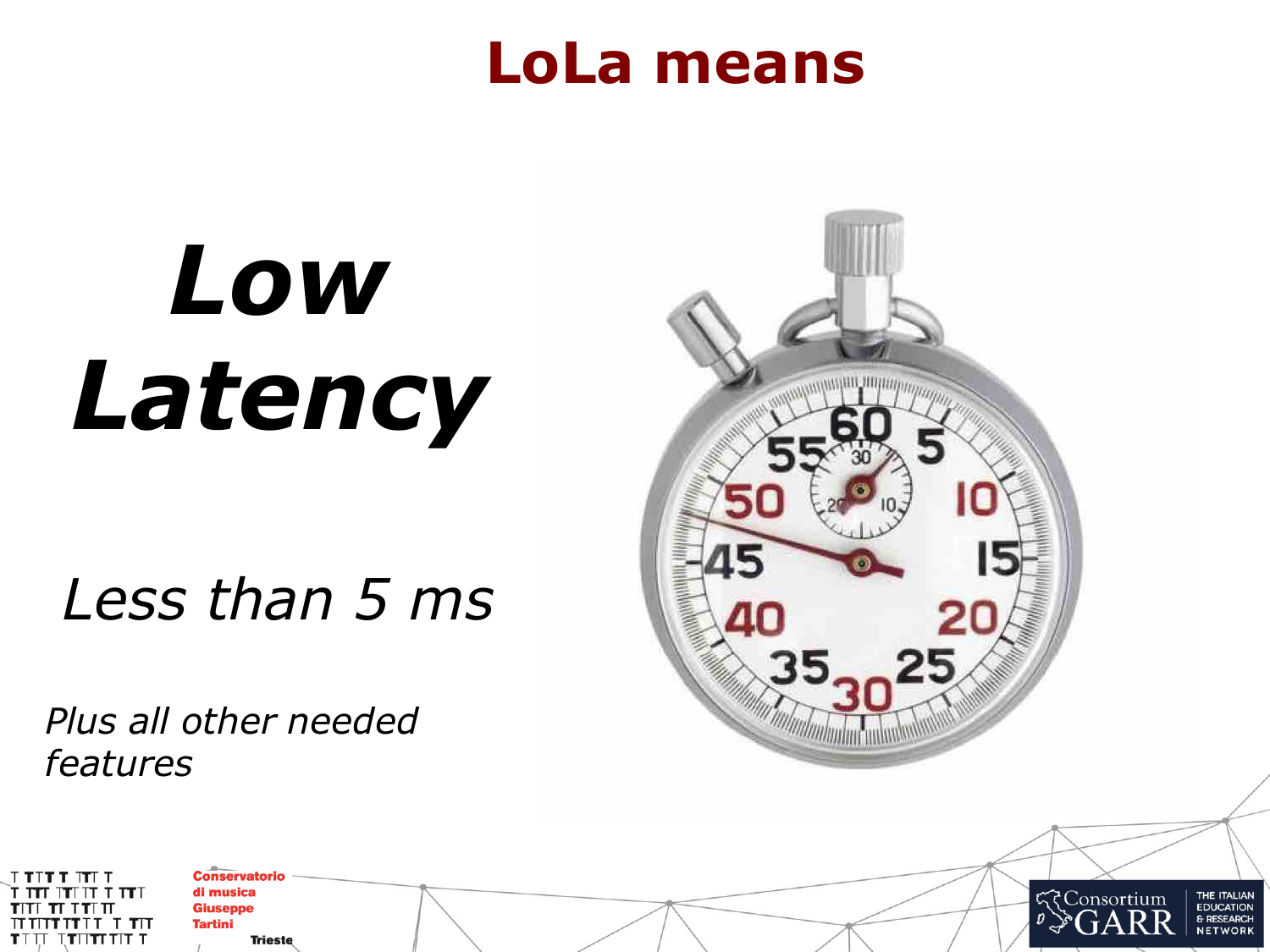### **LoLa is NOT:**

- a software/App that you download and install
- an online platform where you get an account
- a service you run into a browser
- a service which allows you to connect many sites
- an audio only system

# **LoLa is:**

- a multi-component system that you install in all locations
- state of the art technology to optimize low latency in A/V
- a system which delivers studio quality multichannel audio
- tailored for music/art teaching and rehearsing, but you can also use it for performances and other scenarios

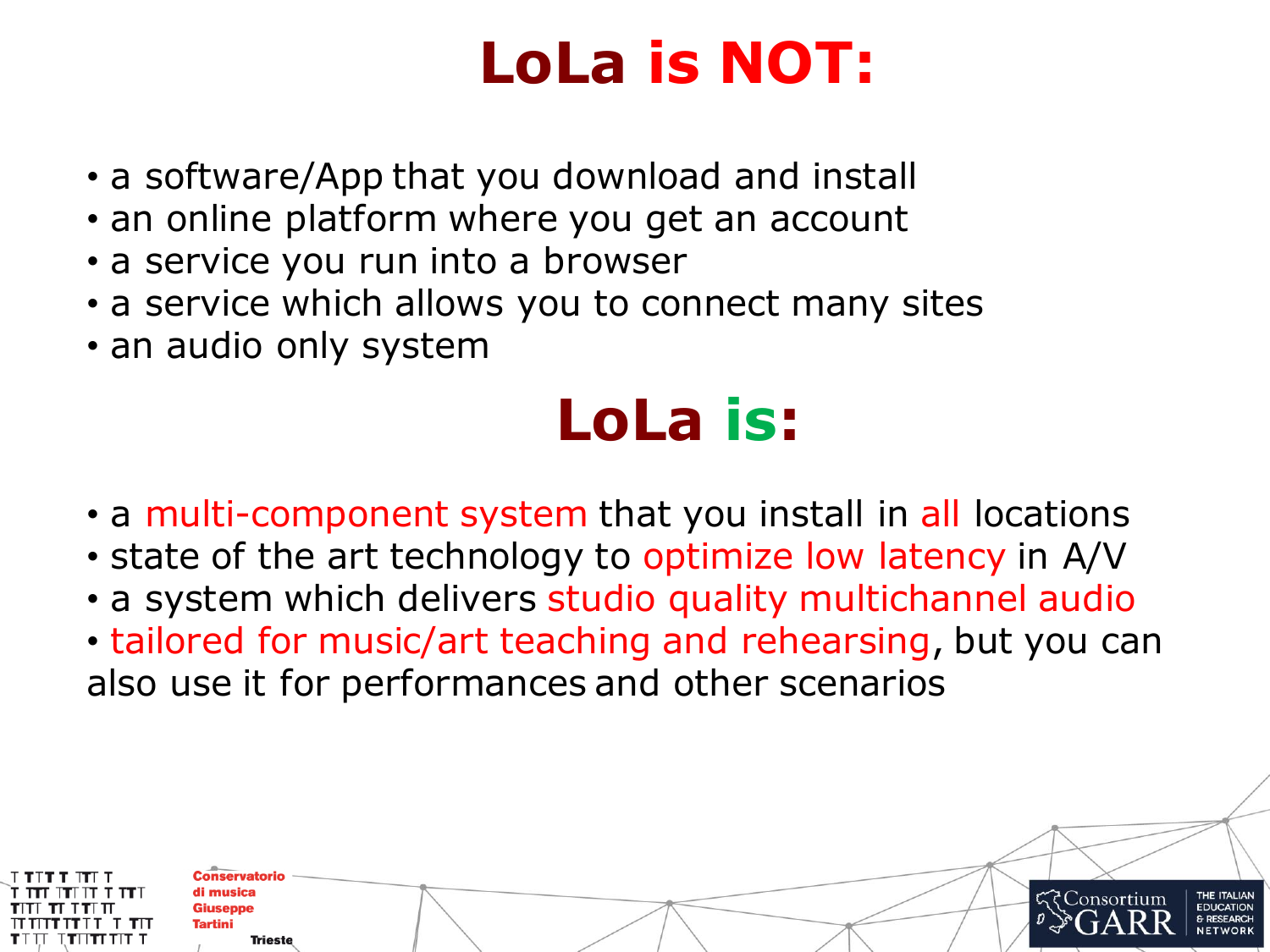### **LoLa is made of 3 components**

#### *An highly optimized Software*



#### *Specialized Hardware (computer & A/V)*

#### *A very hi-end Network*







**Conservatorio** di musica **Giuseppe Tartini Trieste** 

זור ז דרוויווו TIII ITUTIIII T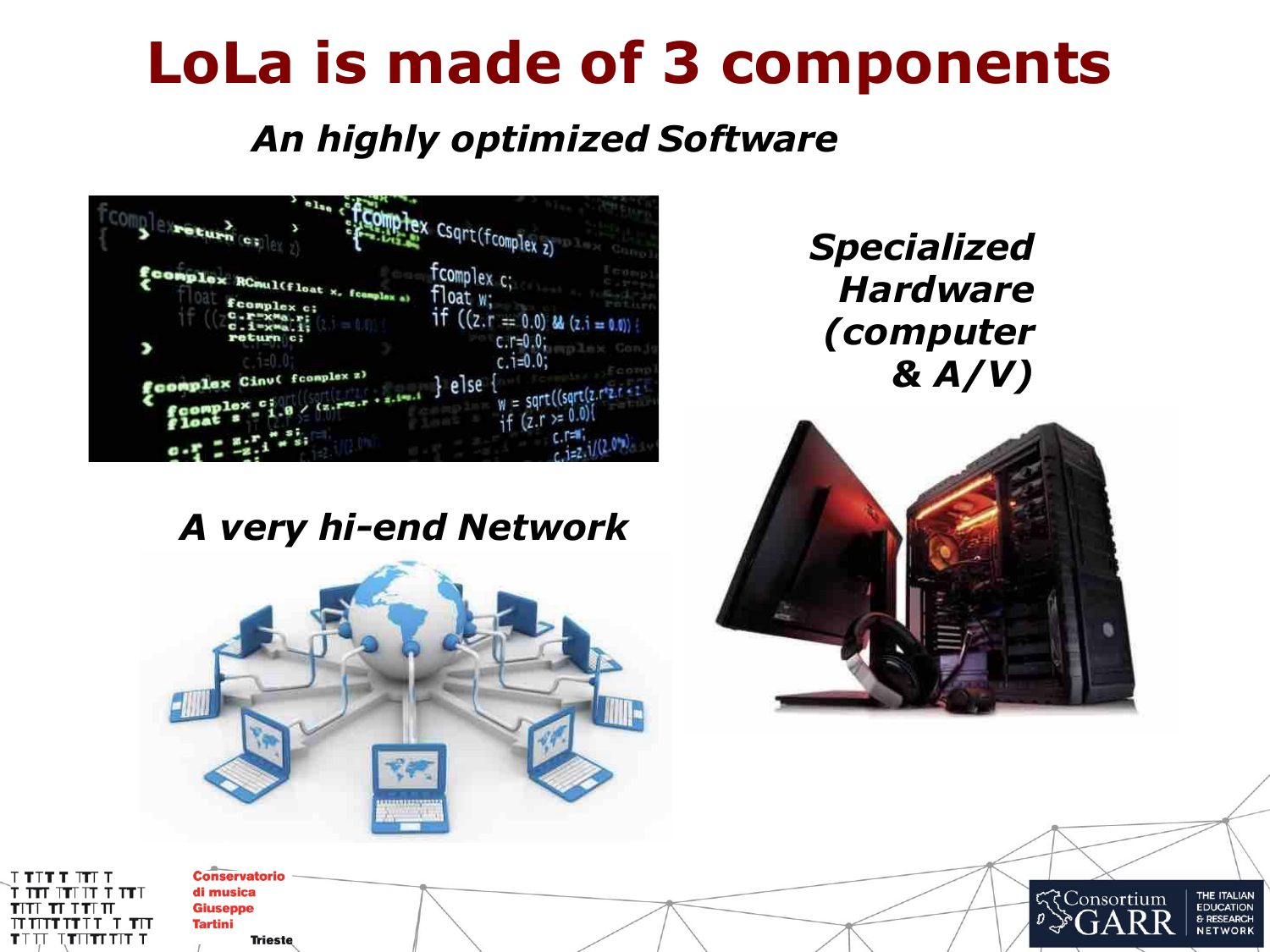### **LoLa is: good hardware**





**Conservatorio** di musica

**Trieste** 

**Giuseppe Tartini** 

ונו זו זו זו זו זו זו TTIT TTITTITIT T

**Hi-end gaming PCs Multicore (8, 10, 12,...) i7, i9 CPUs Good Server class NICs Good GPUs Fast monitors**

**Machine vision cameras (no webcam)**

**Professional audio setups (microphones, mixers, audio monitors, …)**



**Consortium FDUCATION**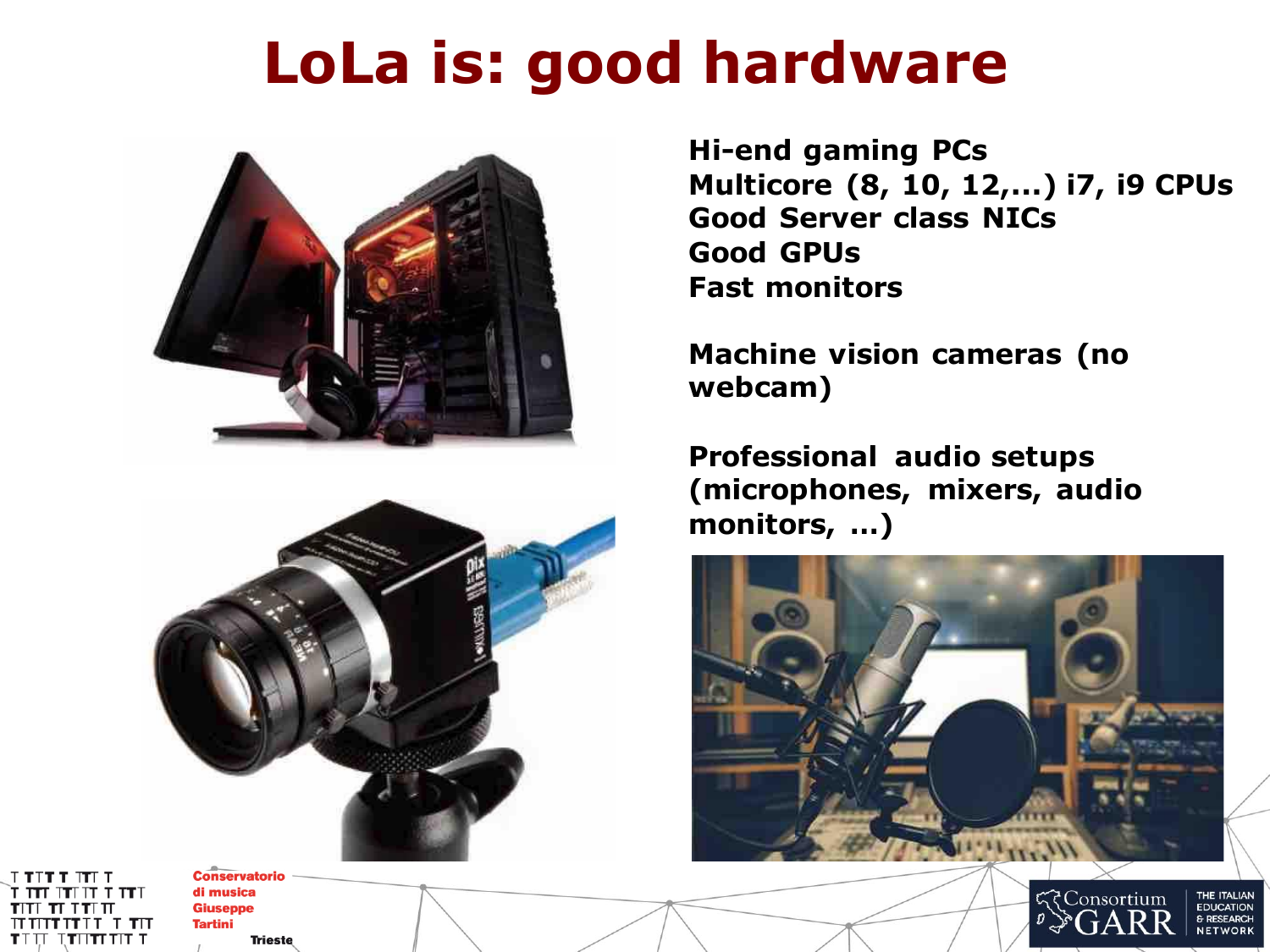#### **LoLa is: a excellent network**





#### **LoLa needs:**

**1 Gigabit (upload and download) clean, stable service (minimal 100 Megabit)**

**Research and Education networks are ok, but not everywhere and not for everyone**

**commercial providers are way back from the required service level**

**A few Smart "symmetric" GIG-City services are appearing!**

टेConsortium

**THE ITALIAN FDUCATION** 

**חד ז זודדווו**ת TIII TTUTTII T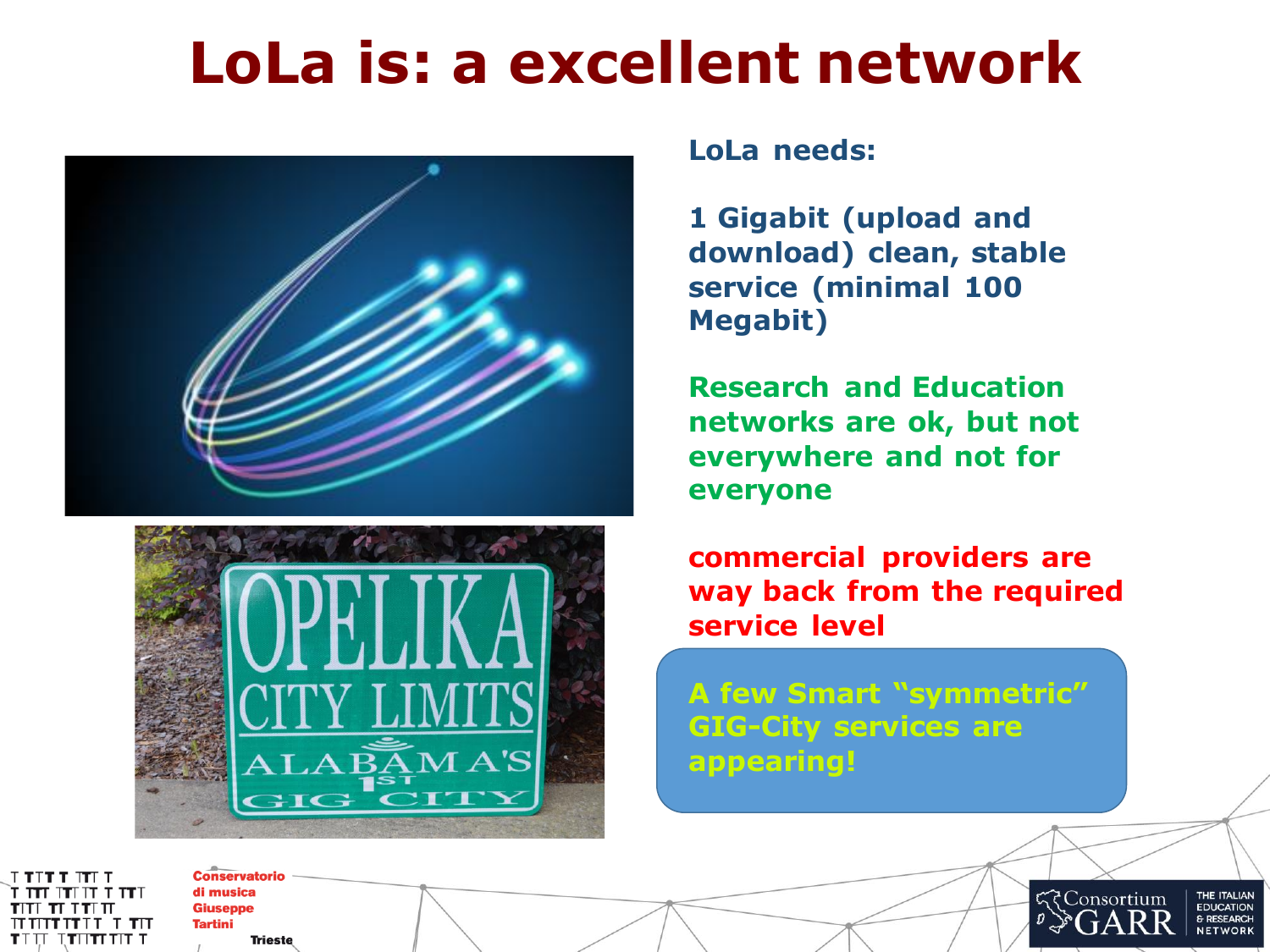#### **Some features of LoLa**



**Conservatorio** di musica **Giuseppe חד ז זודדווו**ת **Tartini** TTIT TTITTITIT T **Trieste** 

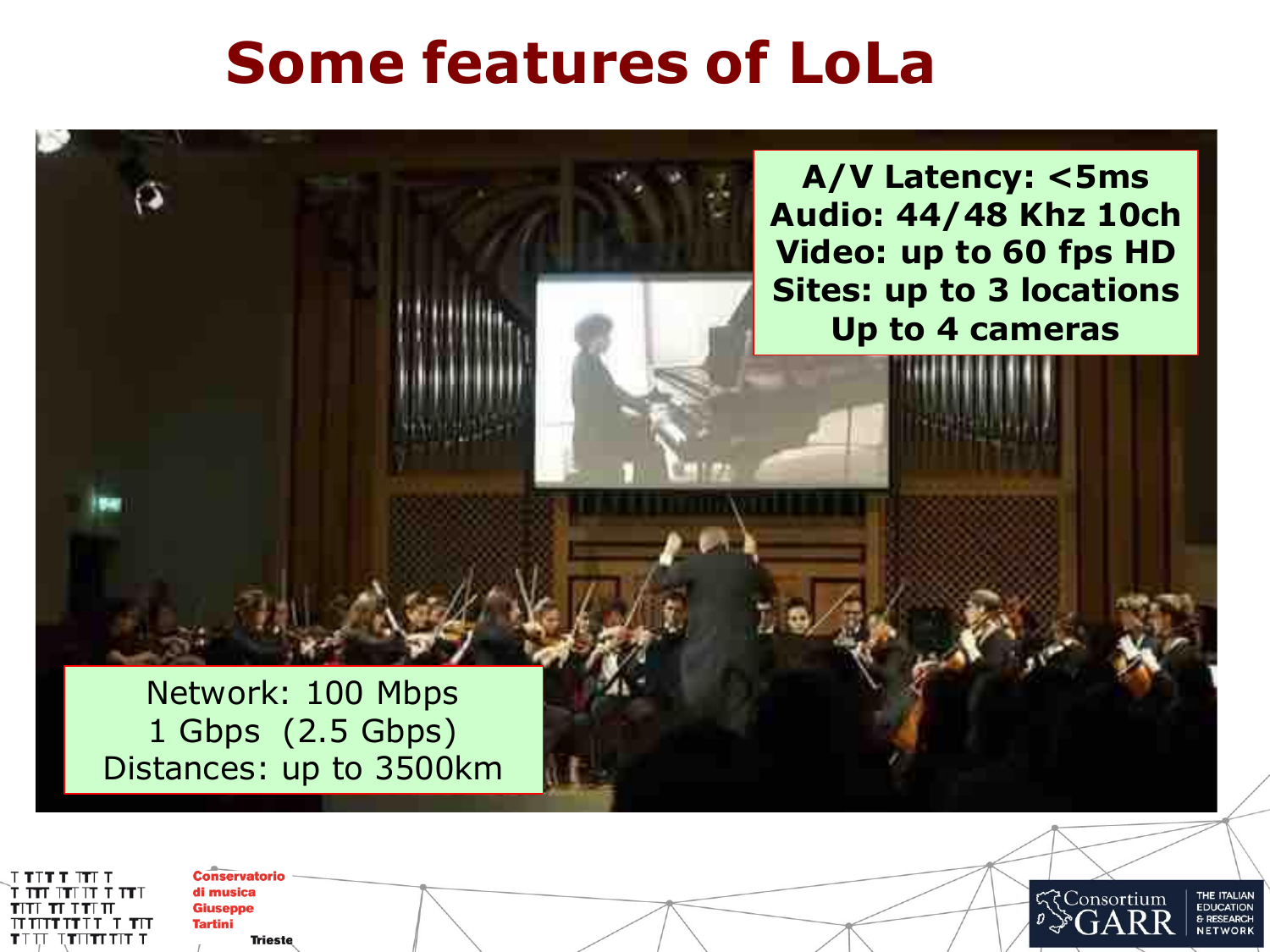#### **… so to use LoLa I need:**

*The software (free academic license):*



*To get the specialized Hardware (computer & A/V)*

*To connect to an hi-end Network*





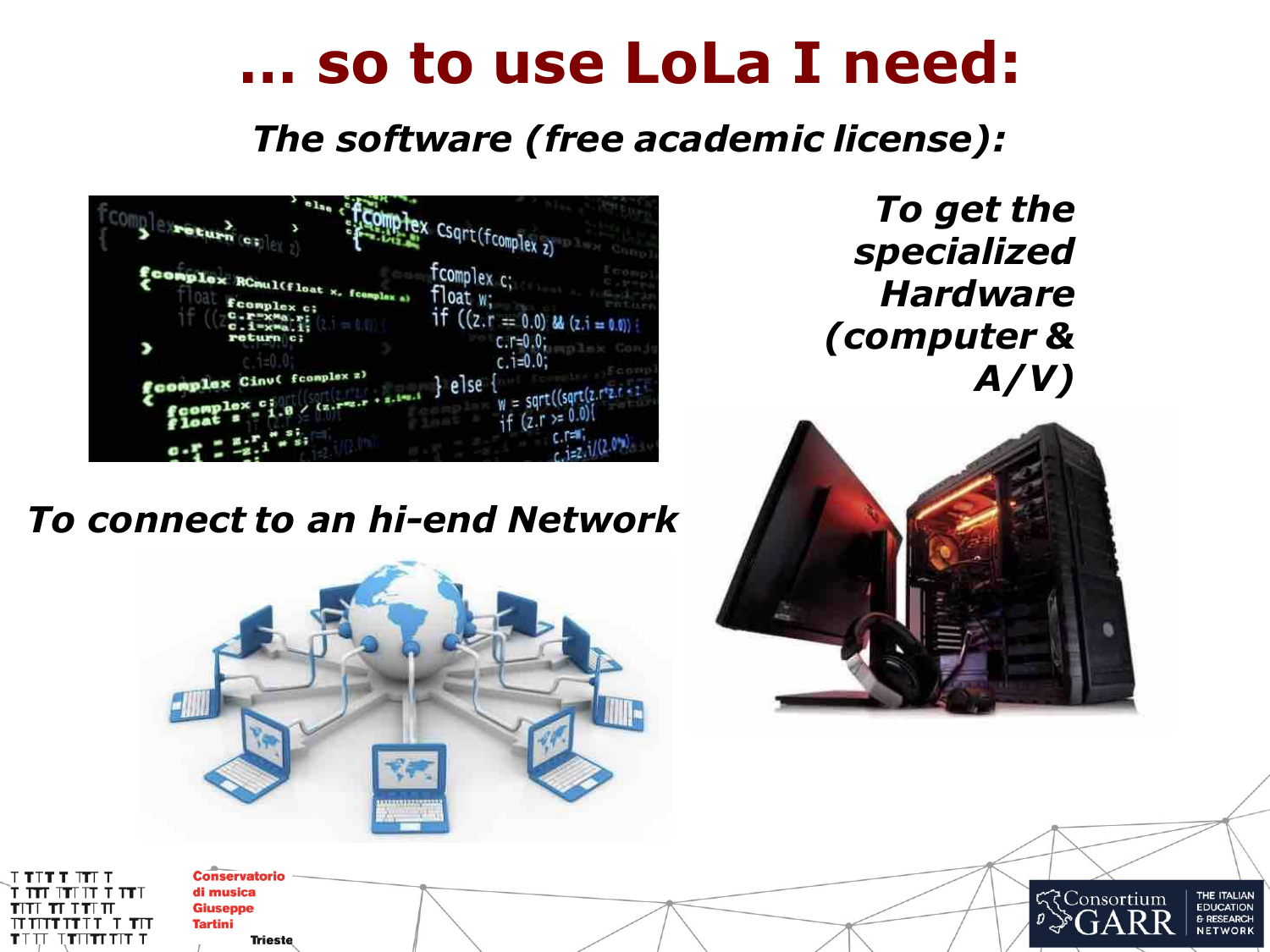# **What do I get from LoLa?**

- the sound quality is fully preserved, no manipulations
- the video is fluid (high speed frame rate)
- the system is non invasive, it adapts to the musicians and their instruments (not viceversa)
- musicians (even newcomers) forget about LoLa presence in very few minutes and focus on music
- you may get more details than in physical presence
- you can ask for new features, instead of adapting to what the vendor decides



**Trieste**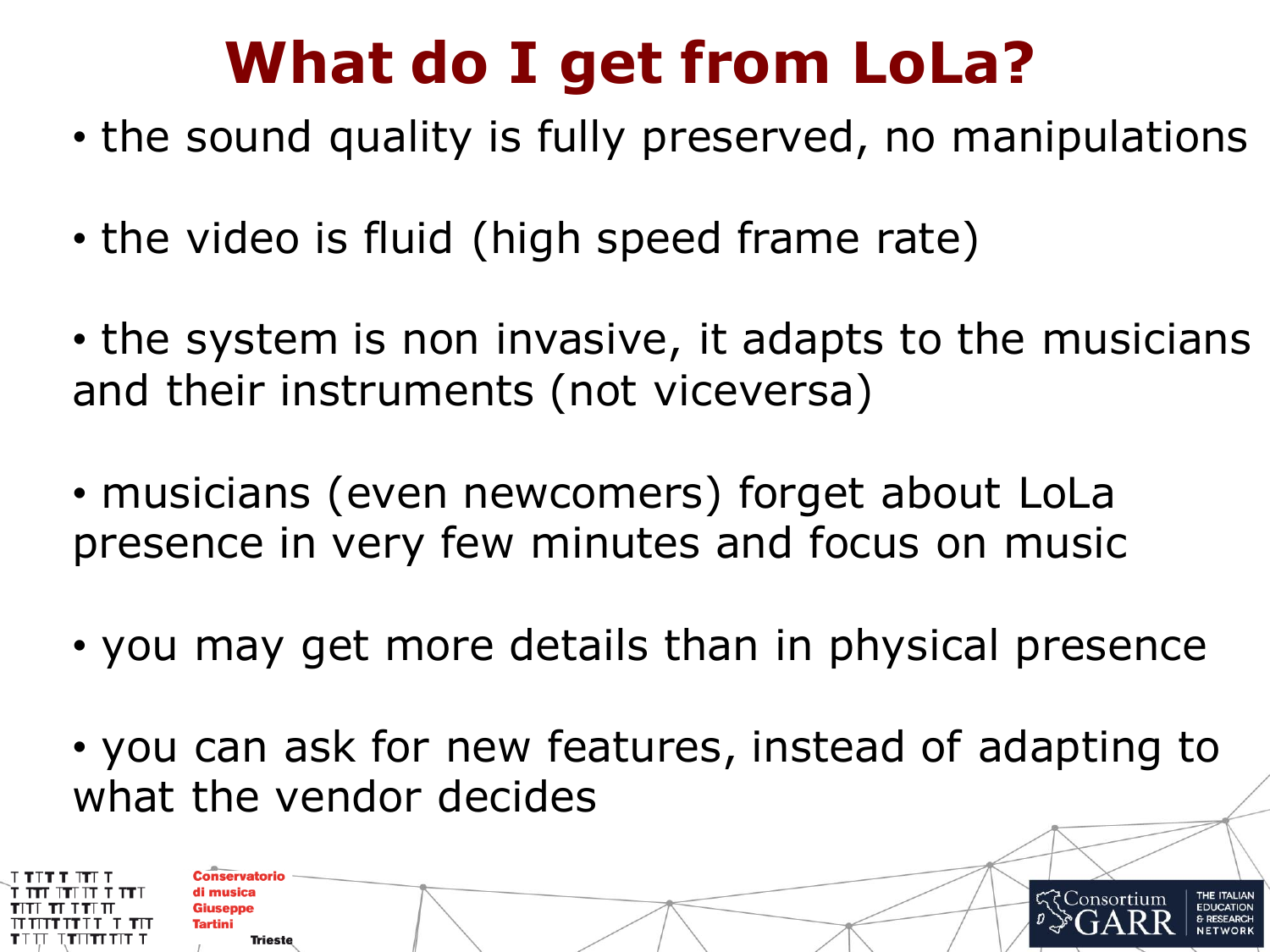### **What can I do with LoLa?**

- to play at distance as if we are a few meters away
- to record and reply the performance/piece
- to see the performer/student form 4 viewpoints
- to exchange masterclasses and courses
- to create shared curricula courses
- to easily enable the "collective teaching" model
- to experiment new teaching methods



**Tartini** 

**Trieste**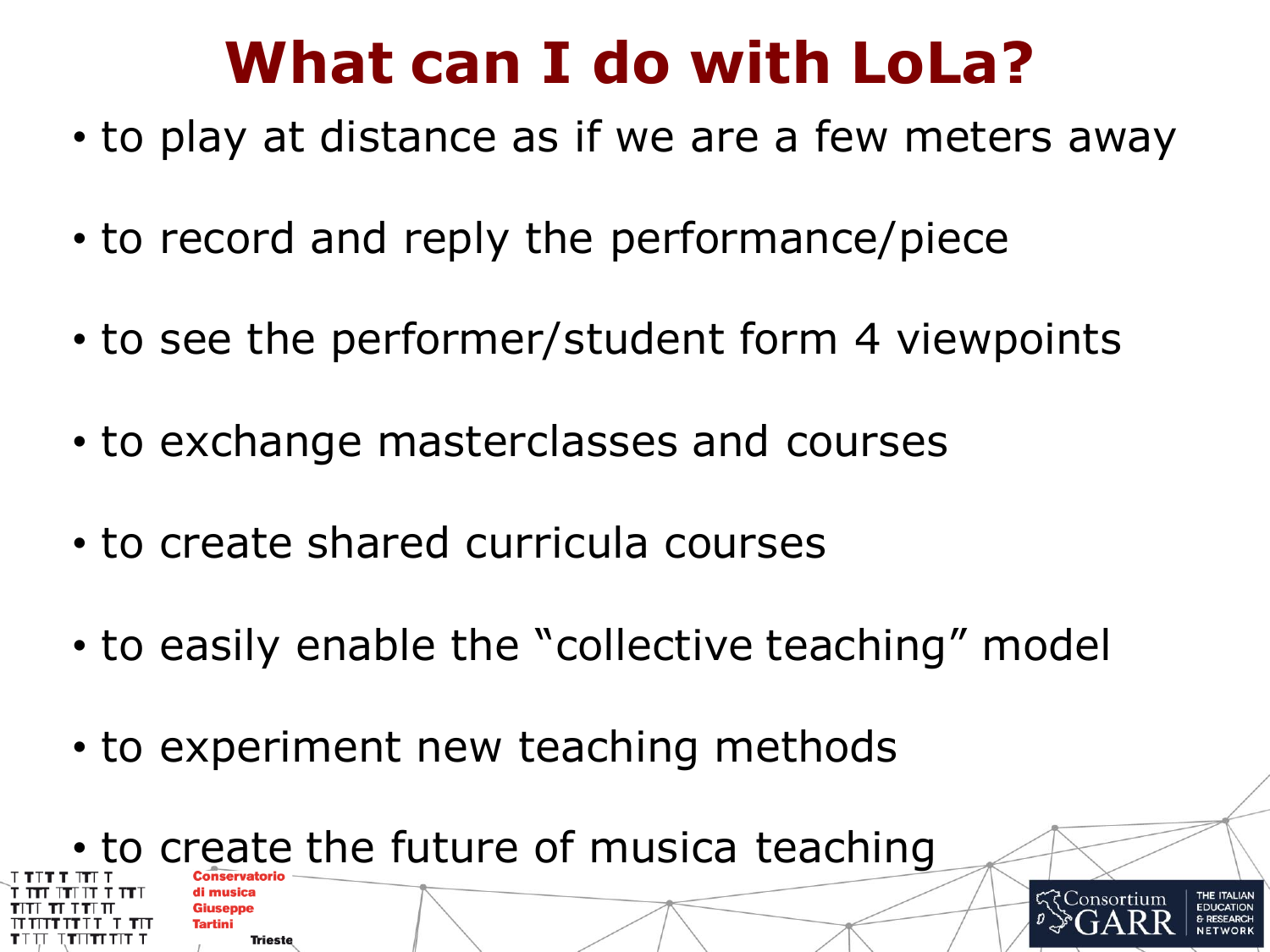#### **LoLa partners?**



 $TTTTTT$ 

TITI

 $TTTT$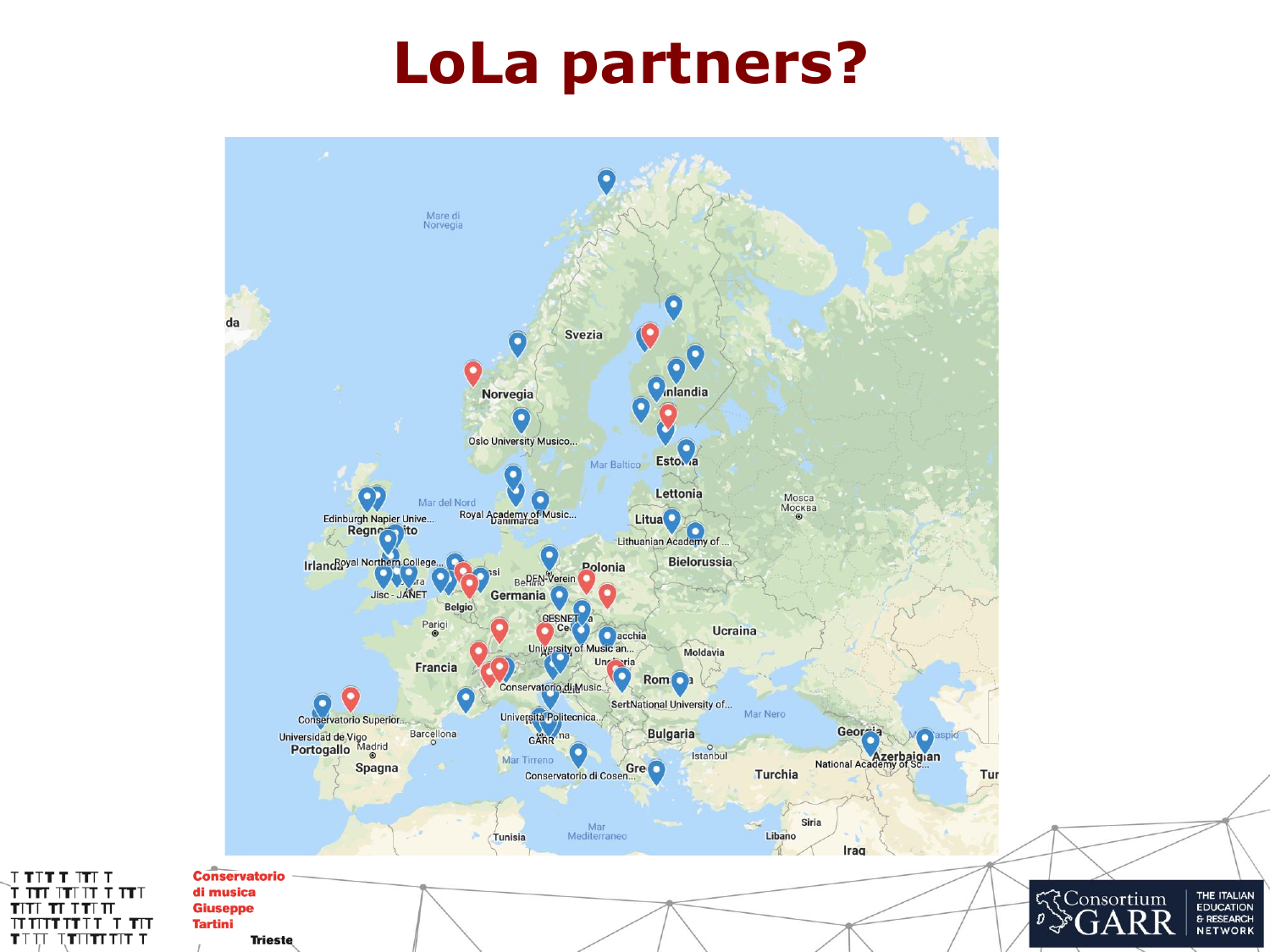### **SWING – teaching with LoLa**

**<https://www.garr.tv/stream/5e2ea346879ba9001be40133> <https://www.garr.tv/stream/5e2b1b70879ba9001be400c8> <https://www.garr.tv/stream/5e4153195d81c9001b718695>**

*(use subtitles if you do not understand German and Slovenian)*